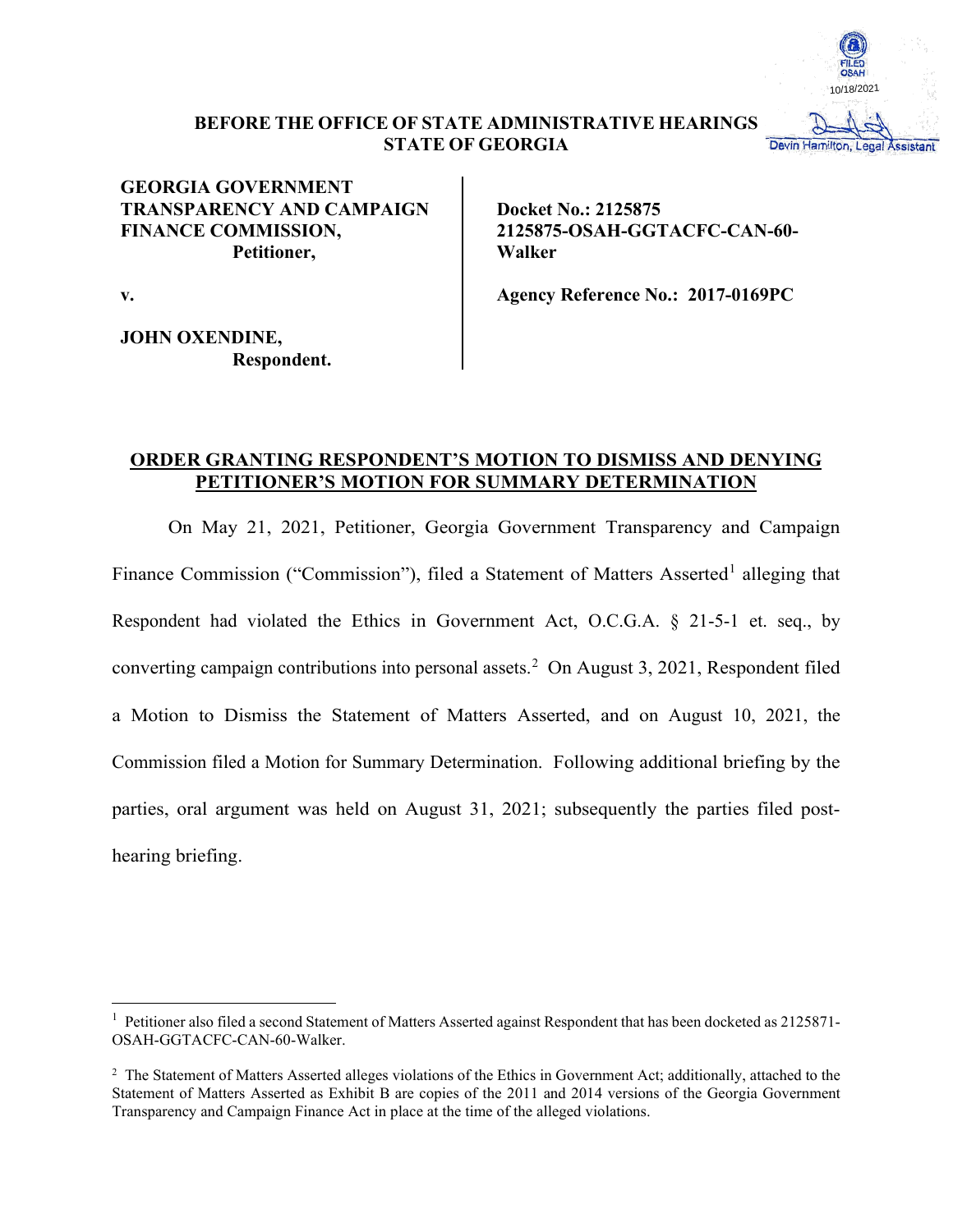#### **BACKGROUND**

Respondent, John W. Oxendine, was a candidate for Governor of the State of Georgia during the 2010 primary election. On or about April 23, 2008, he filed his Declaration of Intention to Accept Campaign Contributions. He registered his campaign as "Oxendine Working for Georgia, Inc." and listed himself as the treasurer. Exhibits 1, 2, 3 attached to Statement of Matters Asserted (hereinafter "SMA").

Georgia law requires that candidates file periodic campaign contribution disclosure reports (hereinafter "CCDRs") so long as the candidate continues to accept, expend, or maintain campaign funds. See generally O.C.G.A. § 21-5-34. After Respondent lost the election, he maintained funds in his campaign account and continued to file CCDR statements with the Commission. SMA ¶ 19.

Respondent is an attorney and maintains a private law practice. The law practice operated under the name "John Oxendine, P.C." from January 4, 2011, until November 6, 2017. SMA ¶ 11. On January 18, 2013, Respondent transferred \$97,000.00 from his campaign account to John Oxendine, P.C. Exhibit 4-A attached to Petitioner's Motion for Summary Determination  $("MSD")$ .<sup>[3](#page-1-0)</sup> On January 31, 2013, Respondent transferred \$50,000.00 from his campaign account to John Oxendine P.C. Exhibit [4](#page-1-1)-B attached to MSD.<sup>4</sup> On April 9, 2013, Respondent transferred \$40,000.000 from his campaign account to John Oxendine P.C. Exhibit 4-C attached to MSD.<sup>[5](#page-1-2)</sup> When Respondent filed his CCDR for 2013, he did not disclose these transfers as expenses, nor did he list them as loans or investments. Exhibit 3-C attached to MSD.

On May 30, 2014, Respondent made another transfer from his campaign account to his law firm account in the amount of \$50,000.00. Exhibit 4-D attached to MSD.<sup>[6](#page-1-3)</sup> When Respondent

<sup>&</sup>lt;sup>3</sup> The document itself is marked as Exhibit 9; however, a cover page indicates it has been filed as Exhibit 4A.

<span id="page-1-2"></span><span id="page-1-1"></span><span id="page-1-0"></span><sup>4</sup> The document itself is marked as Exhibit 10; however, a cover page indicates it has been filed as Exhibit 4B.

<sup>&</sup>lt;sup>5</sup> The document itself is marked as Exhibit 11; however, a cover page indicates it has been filed as Exhibit 4C.

<span id="page-1-3"></span><sup>6</sup> The document itself is marked as Exhibit 15; however, a cover page indicates it has been filed as Exhibit 4D.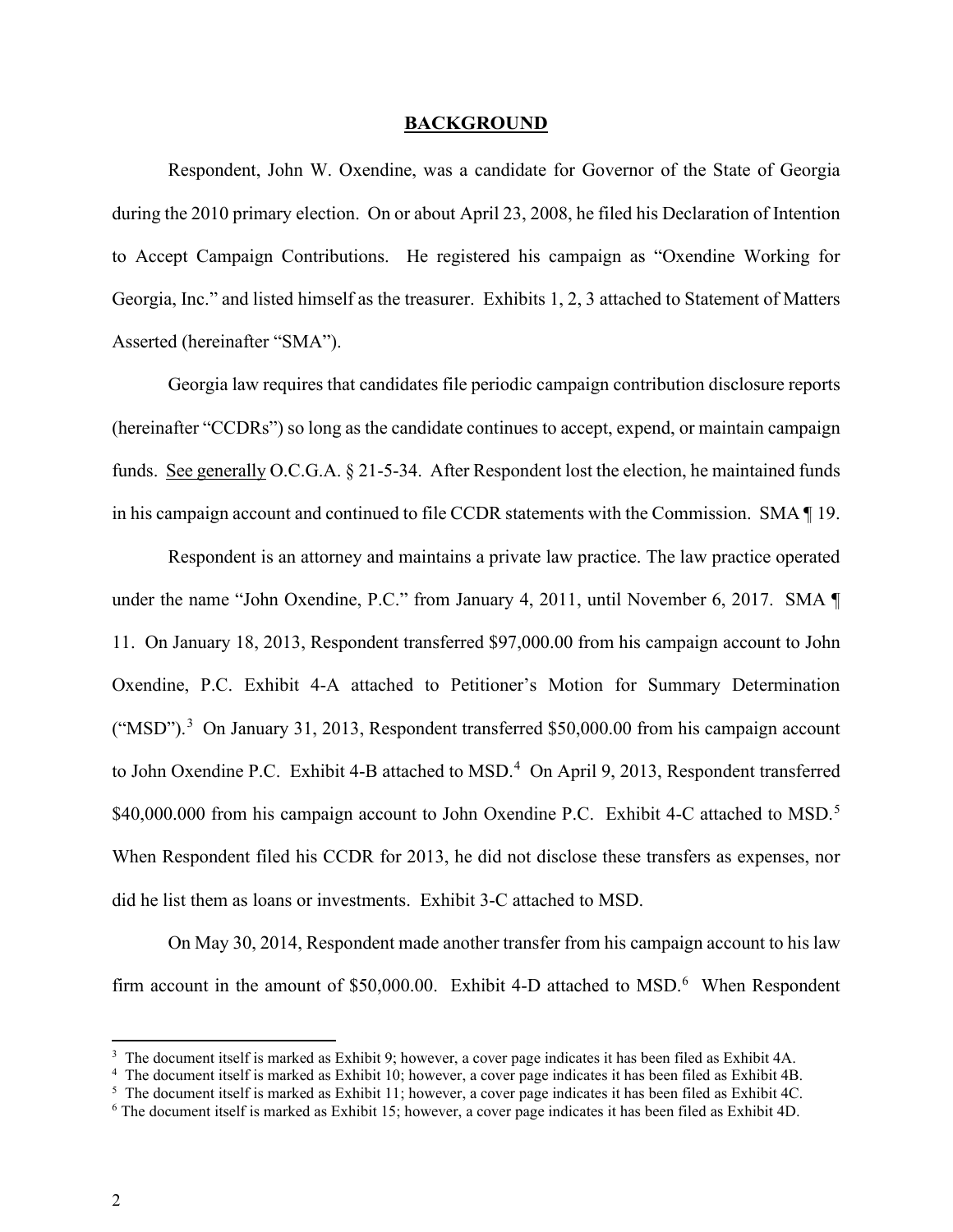filed his CCDR for 2014, he did not report any loans or investments. Exhibit 3-F attached to MSD. Instead, he reported that the campaign had made \$300.00 in itemized expenditures during 2014 and had a remaining net balance on hand of - \$300.00. Id.

On August 13, 2015, Oxendine filed a first set of amendments to his 2013 and 2014 CCDRs. On October 30, 2015, Respondent filed a second set of amendments to his 2012, 2013, and 2014 CCDRs. Exhibits 3-B, 3-D, 3-E, 3-H attached to MSD.

On the second amended 2013 CCDR, Respondent disclosed for the first time the \$187,000.00 in transfers that he had made from his campaign account to his law firm bank accounts. Exhibit 3-E attached to MSD. He listed these transfers on his itemized expenditures report as having the purpose of "Investment for return of interest." Id.

On his second amended 2014 CCDR, Respondent disclosed for the first time the additional \$50,000.00 that he had transferred from his campaign account to his law firm bank account. Exhibit 3-H attached to MSD. Again, he listed this transfer on his itemized expenditures report as having the purpose of an "Investment for return of interest." Id.

On January 7, 2016, Respondent filed another CCDR. The CCDR's Addendum Statement included information that on October 27, 2015, Respondent's law firm issued a check for \$213,570.60 to the campaign as a "return of invested principal and interest." Exhibit 3-I attached to MSD.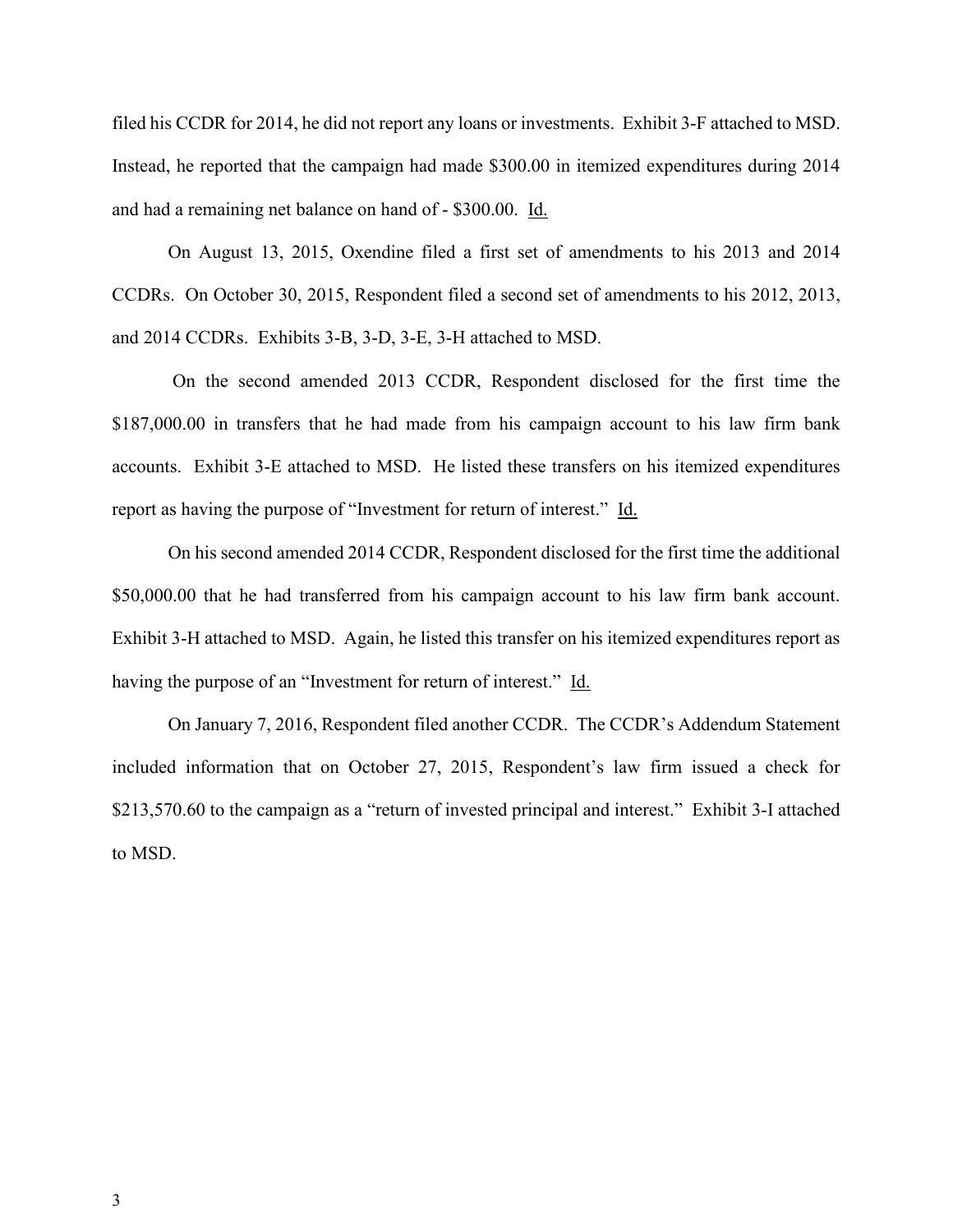#### **PROCEDURAL HISTORY**

On June 20, 2017, the Commission sent Respondent a letter notifying him that it had opened an investigation and submitted a Complaint to determine whether he had violated the Georgia Government and Transparency and Campaign Finance Act. See Ga. Comp. R. & Regs. 189-2-.04 (Commission must notify a party in writing of the basis of the investigation and the basis for probable cause to open an investigation); Exhibit A attached to SMA. The letter stated that if the Commission determined that there was a basis to proceed with further prosecution the Complaint would be presented to the Commission at a preliminary hearing "where the Commission will determine whether there are reasonable grounds to believe that you have violated the Act."

Id.

On June 19, 2019, the Commission sent Respondent a second letter notifying him that it had set a time for a preliminary hearing. Ga. Comp. R. & Regs. r. 189-2-.01(3)(6); Exhibit 6 attached to MSD. The June 19, 2019, letter stated that at the preliminary hearing, "the Commission will determine whether there are reasonable grounds to believe that a violation of the Campaign Finance Act has occurred." Id.

On February 20, 2020, the Commission issued a document styled "Order After Preliminary Hearing." Exhibit 7 attached to MSD. The Order After Preliminary Hearing indicated that the Commission had found reasonable grounds to believe that Respondent had violated O.C.G.A. §§ 21-5-33(a) and (c),<sup>[7](#page-3-0)</sup> and referred the case "for further prosecution under the Administrative

<span id="page-3-0"></span><sup>7</sup> O.C.G.A. § 21-5-33 provides in relevant part:

<sup>(</sup>a) Contributions to a candidate, a campaign committee, or a public officer holding elective office and any proceeds from investing such contributions shall be utilized only to defray ordinary and necessary expenses, which may include any loan of money from a candidate or public officer holding elective office to the campaign committee of such candidate or such public officer, incurred in connection with such candidate's campaign for elective office or such public officer's fulfillment or retention of such office.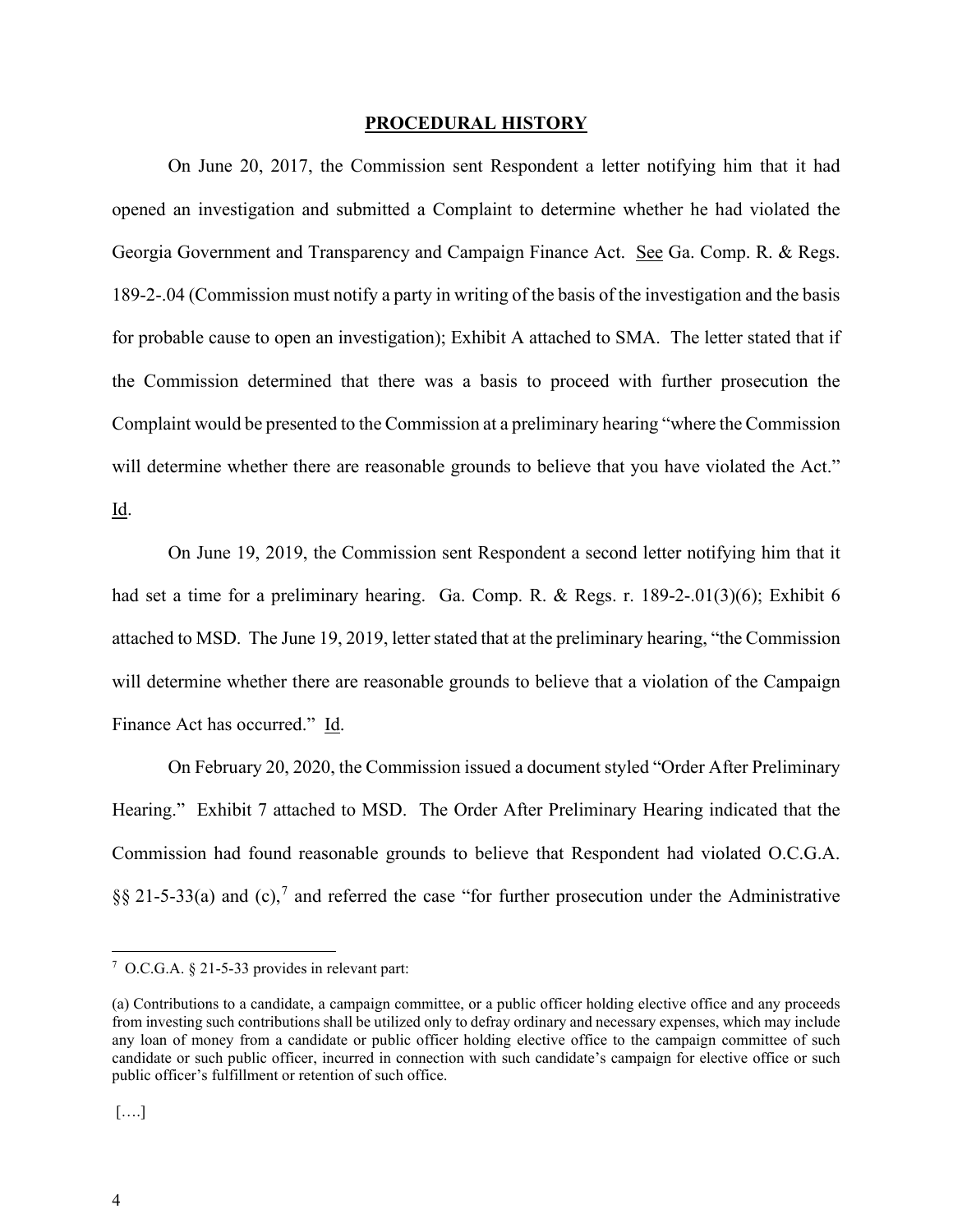Procedure Act in accordance with O.C.G.A.  $\S\S 21-5-6(b)(10)(A)$  and  $21-5-6-(b)(10)(B)$ ; and Ga. Comp. R. & Regs. R. 189-2-0.3(6)." Id. The Commission served Respondent with the Order After Preliminary Hearing on February 21, 2021.<sup>[8](#page-4-0)</sup> Id.

On May 21, 2021, the Commission filed a Statement of Matters Asserted with the Office of State Administrative Hearings. The Statement of Matters Asserted includes the relevant statutes that form the framework of the alleged violations of the Ethics in Government Act, a factual and procedural overview of the matter, and the following four violations: VIOLATION I: John Oxendine utilized and/or converted \$187,000.00 in calendar year 2013 to pay personal and business expenses in violation of O.C.G.A. §§ 21-5- 3(16.1); 21-5-3(18); 21-5-33(a) and (c); VIOLATION II: John Oxendine failed to disclose the 2013 "investment" expenditures on the original December 31, 2013 campaign contribution disclosure reports in violations [sic] of O.C.G.A. § 21-5-34; VIOLATION III: John Oxendine utilized and/or converted \$50,000.00 in calendar year 2014 to pay personal and business expenses in violation of O.C.G.A. §§ 21-5- 3(16.1); 21-5-3(18); 21-5-33(a) and (c); and VIOLATION IV: John Oxendine failed to disclose the 2014 "investment" expenditures on the original December 31, 2014 campaign contribution disclosure reports in violation of O.C.G.A. § 21-5-34. SMA ¶¶ 47-50. If the Commission proves that Respondent violated the Ethics in Government Act, it may seek an order requiring him to cease and desist from committing further violations, make reimbursement to his campaign for any improper expenditure of campaign funds, dispose of his excess campaign contributions within a date certain by making contributions to appropriate charitable organizations as permitted by

<sup>(</sup>c) Contributions and interest thereon, if any, shall not constitute personal assets of such candidate or such public officer.

<span id="page-4-0"></span><sup>&</sup>lt;sup>8</sup> The Order is dated "this the 20<sup>th</sup> day of February [] 2020, *nunc pro tunc*, 21<sup>st</sup> day of August 2019." Exhibit 7 attached to MSD.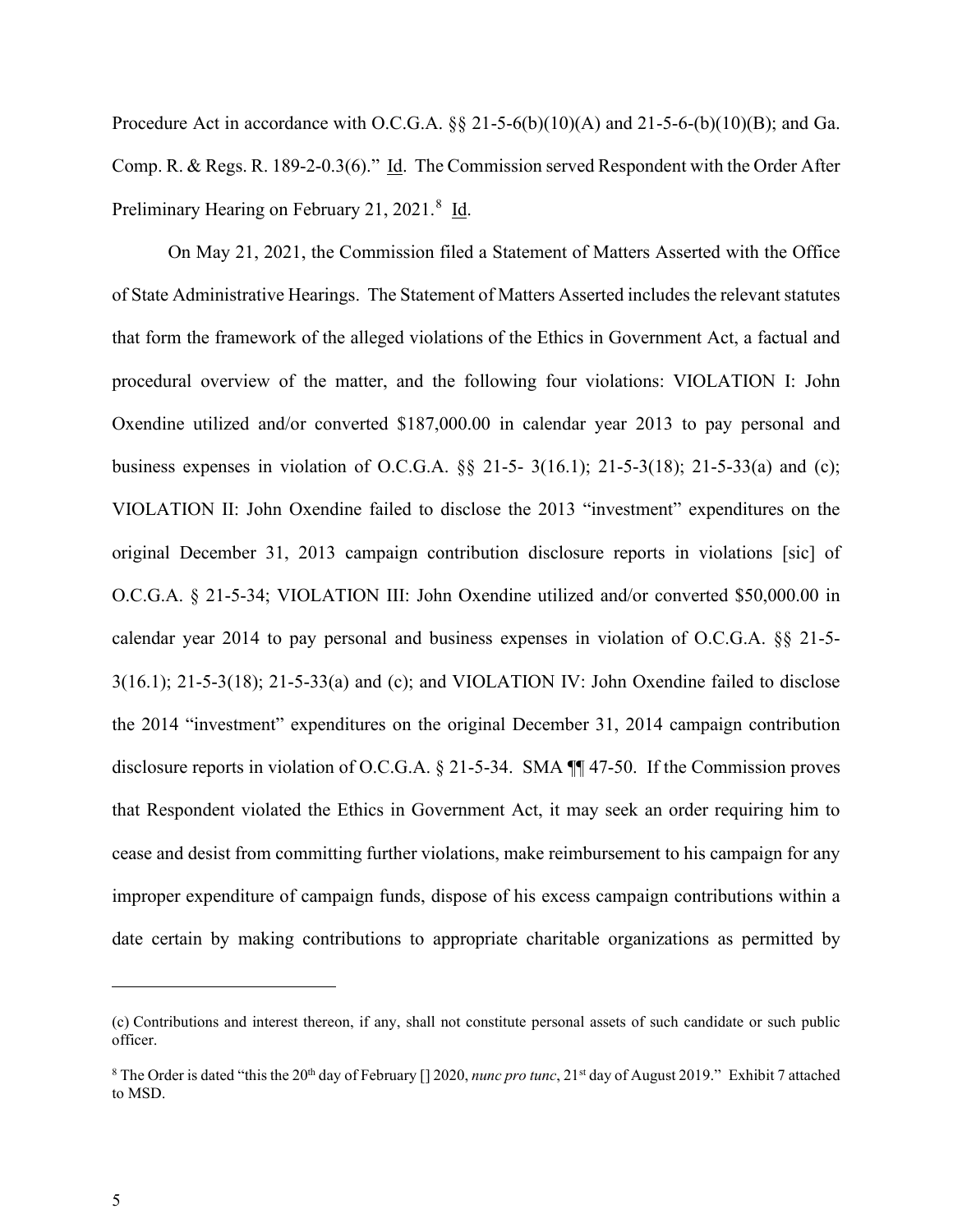O.C.G.A. § 21-5-33(c), amend his campaign contribution disclosure reports so as to accurately reflect the amount and disposition of his campaign's contributions and expenditures; and pay civil penalties as provided by O.C.G.A.  $\S$  21-5-6(b)(14).

### **MOTION TO DISMISS**

Pursuant to O.C.G.A. § 50-13-13(a)(6), an Administrative Law Judge may "dispose of motions to dismiss for lack of agency jurisdiction over the subject matter or parties or for any other ground." To grant a motion to dismiss, a court must find that "the allegations of the complaint disclose with certainty that the claimant would not be entitled to relief under any state of provable facts asserted in support thereof." Harrell v. City of Griffin, 346 Ga. App. 635, 636 (2018). Pleadings must be construed in "the light most favorable to the plaintiff with any doubts resolved in the plaintiff's favor." Id.

# **ANALYSIS**

### A. Statute of Limitations

1. Preliminary Order

Respondent contends that this action should be dismissed because the Commission has failed to comply with the statute of limitations imposed by O.C.G.A. § 21-5-13. Under O.C.G.A. § 21-5-13, any action alleging a violation of the Ethics in Government Act involving a candidate for office with a term of four or more years must "be commenced" within five years after the date of filing of the first report containing the alleged violation. The statute specifies that an action "shall be deemed to have commenced" when:

- (1) A complaint has been accepted by the commission in compliance with Code Section 21-5-7; or
- (2) The commission or Attorney General serves on such person a notice of summons or hearing, in accordance with Chapter 13 of Title 50, the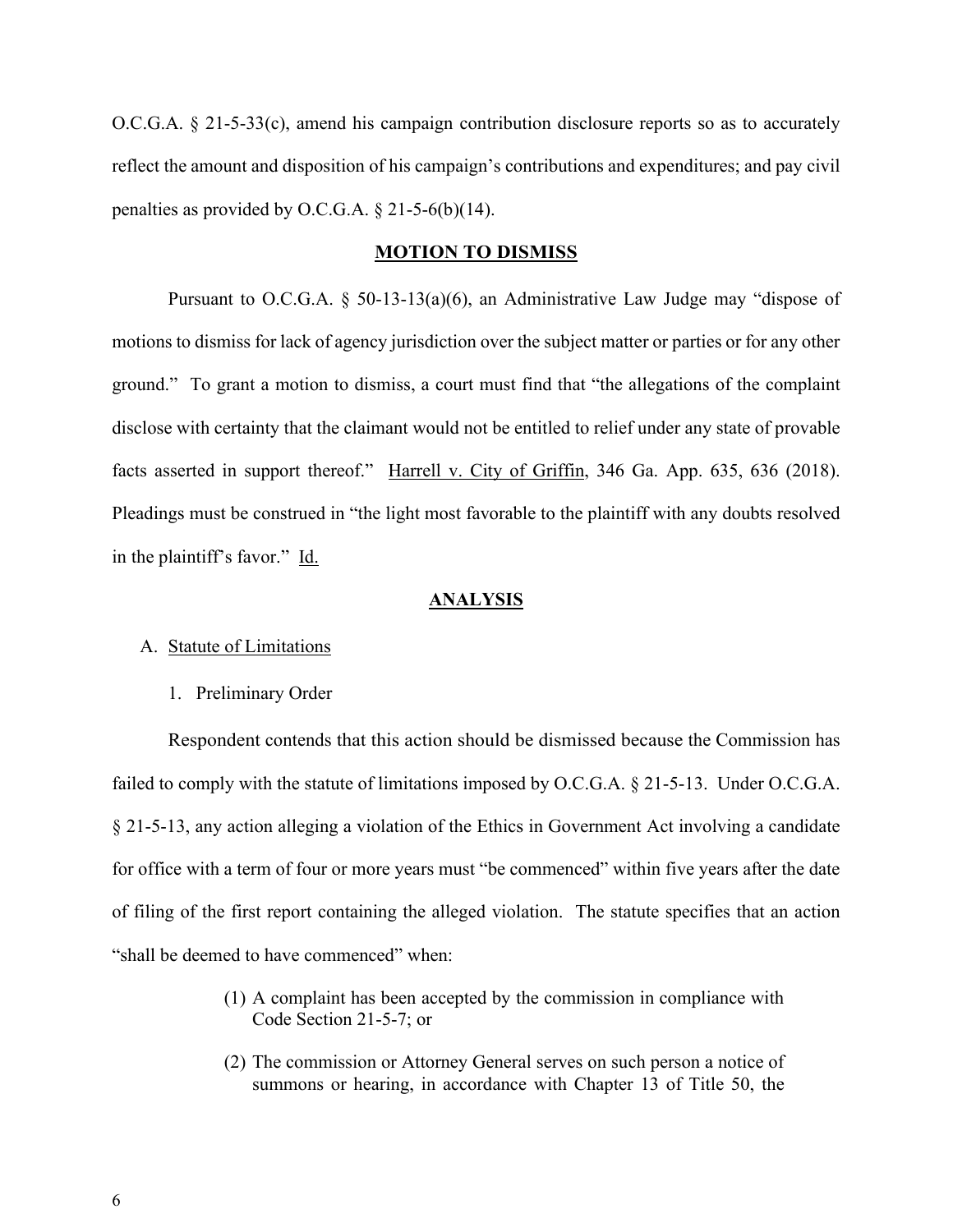"Georgia Administrative Procedure Act," that alleges that such person has violated this chapter.

O.C.G.A. § 21-5-13. Respondent maintains that the Commission did not commence the instant action within the five years of October 30, 2015, the date he filed the second set of amendments to his 2013 and 2014 CCDRs.

In opposition, the Commission asserts that it commenced an action within the five-year statute of limitations. The Commission maintains that the June 19, 2019, letter ("June 2019 Notice"), notifying Respondent of the preliminary hearing scheduled for August 21, 2019, constitutes a notice of summons or hearing in accordance with O.C.G.A.  $\S 21-5-13(2)$ .<sup>[9](#page-6-0)</sup> See Petitioner's Response to Motion to Dismiss at 15.

The Commission may accept a written complaint alleging a violation of the Ethics in Government Act or "initiate on probable cause an investigation on its own cognizance as it deems necessary to fulfill its obligations under this chapter." O.C.G.A. § 21-5-6(b)(9), (10)(A); Ga. Comp. R. & Regs. 189-2-.04. If the Commission does not find cause to dismiss the complaint, it shall schedule a preliminary hearing and "shall determine whether there are reasonable grounds to believe that a violation [of the Ethics in Government Act] has occurred." Ga. Comp. R. & Regs. 189-2-.03(6). If the Commission finds reasonable grounds, Rules 189-2-.01(5) and 189-2-.03(6) specify that the matter be deemed a contested case and "proceed to an administrative hearing in accordance with the Georgia Administrative Procedure Act."

The Georgia Administrative Procedure Act "is meant to provide a procedure for administrative determination and regulation where expressly authorized by law or otherwise required by the Constitution or a statute of this state." O.C.G.A § 50-13-1. Relying on a recent decision by the Georgia Court of Appeals, Georgia Government Transparency & Campaign

<span id="page-6-0"></span><sup>&</sup>lt;sup>9</sup> The Commission does not argue that O.C.G.A.  $\S$  21-5-13(1) is applicable in the instant case.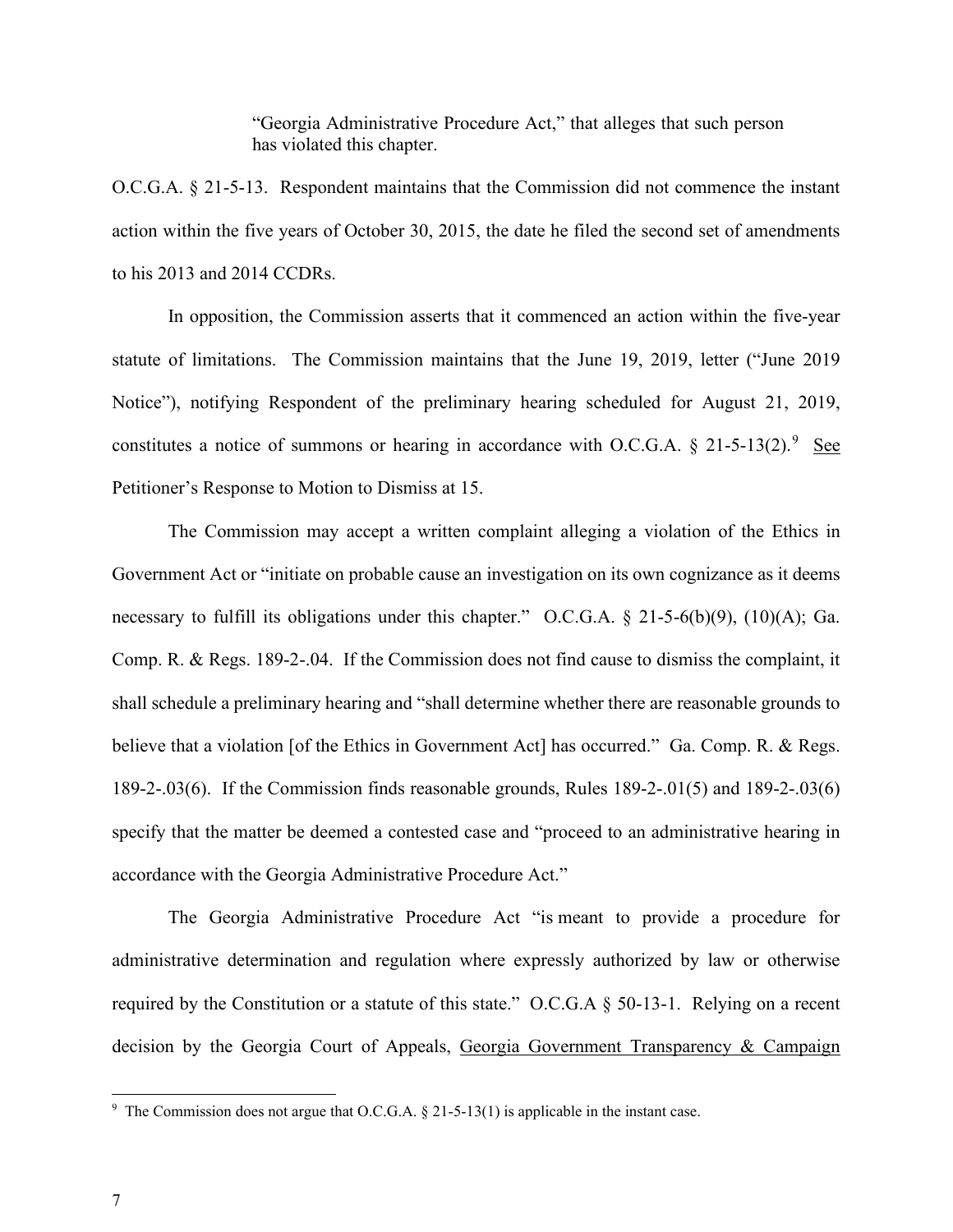Finance Commission v. New Georgia Project Action Fund, 359 Ga. App. 32 (2021), the Commission argues that the provisions of the Administrative Procedure Act govern not only contested cases but all prehearing proceedings. It reasons that if the Administrative Procedure Act applies to all prehearing proceedings, the June 2019 Notice would qualify as a summons or hearing in accordance with the Georgia Administrative Procedure Act. See O.C.G.A. § 21-5-13(2).

The holding in New Georgia Project is much narrower than the Commission suggests. In that case, the Court examined a specific subsection of a statute, O.C.G.A  $\S$  50-13-13(b), that provides remedial measures available if "an agent or employee of a party disobeys or resists any lawful order of process; or neglects to produce, after having been ordered to do so, any pertinent book, paper, or document; or refuses to appear after having been subpoenaed; or, upon appearing, refuses to take the oath or affirmation as a witness; or after taking the oath or affirmation, refuses to testify . . . ." The Court held that because O.C.G.A  $\S$  50-13-13(b) applied in "proceedings before the agency," rather than just "contested cases," it authorized judicial enforcement of administrative subpoenas issued prior to the commencement of an administrative hearing.

However, the Court did not hold that the Administrative Procedure Act applied broadly to all prehearing proceedings. To the contrary, the Court distinguished O.C.G.A  $\S$  50-13-13(b) from O.C.G.A  $\S$  50-13-13(a), the subsection that addresses administrative hearing procedures in extensive detail, noting "the General Assembly utilized the phrase 'contested case' in both subsections (a) and (c), but not in subsection (b)." 359 Ga. App. at 35; <u>see</u> O.C.G.A.  $\S$  50-13-2(2) (defining contested case as "a proceeding … in which the legal rights, duties, or privileges of a party are required by law to be determined by an agency after an opportunity for hearing"). Accordingly, the Court concluded that the term "proceedings before the agency" is "not merely a substitute for the term 'contested case.'" 359 Ga. App. at 35. Moreover, New Georgia Project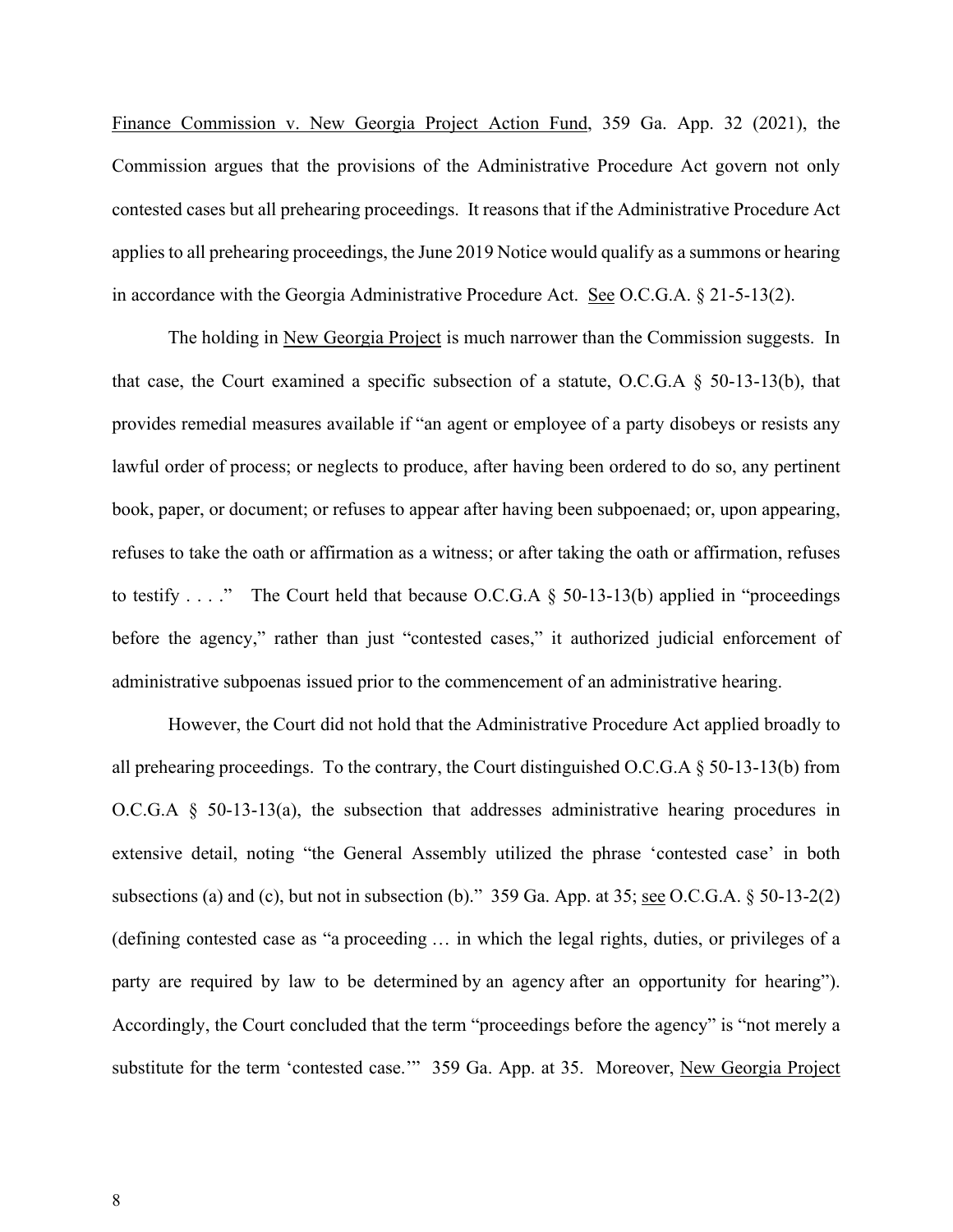specifically states that the Commission's preliminary investigation need not comply with the notice and hearing provisions of the Administrative Procedure Act. 359 Ga. App. at 33 n.1.

Additionally, O.C.G.A. § 21-5-13(2) explicitly requires that the notice "alleges that such person has violated [the Ethics in Government Act]." As the statutes and the Commission's rules and regulations mandate, it is only *after* the conclusion of a preliminary hearing that the Commission determines "*if there are reasonable grounds* to believe that the Georgia Government Transparency and Campaign Finance Act or other statute under the jurisdiction of the Commission has been violated." Ga. Comp. R. & Regs. 189-2-.01(20) (emphasis added); O.C.G.A. § 21-5-  $6(b)(10)(B)$  ("until such time as the commission determines that there are reasonable grounds to believe that a violation has occurred, it shall not be necessary to give the notice by summons nor to conduct a hearing in accordance with Chapter 13 of Title 50, the 'Georgia Administrative Procedure Act[.]'"); see also Ga. Comp. R. & Regs. 189-2-.01(19) (defining Notice of Hearing as "a written statement of the substance of a specific charge alleging violation of the statute, rule, or regulation to be considered at a hearing to the person or party affected thereby [. . . .] Notice shall be given in accordance with the Georgia Administrative Procedure Act."). Given that the June 19 Notice was sent before the preliminary hearing took place, the Commission could not yet have determined - much less notified Respondent - that there were reasonable grounds to believe that he had violated the Ethics in Government Act.<sup>[10](#page-8-0)</sup>

<span id="page-8-0"></span><sup>&</sup>lt;sup>10</sup> The Commission suggests that the APA's general grant of authority allowing state agencies to adopt rules of practice supports its claim that it served a notice of hearing in accordance with the Administrative Procedure Act "when it sent Respondent its notice of the preliminary hearing, advising Respondent that it intended to hold a hearing as to whether Oxendine had violated the Act as alleged in the Commission's Complaint." Petitioner's Response to Motion to Dismiss at 13; <u>see</u> O.C.G.A. § 50-13-3(A)(2). For the reasons stated above, the undersigned does not find the Commission's argument persuasive.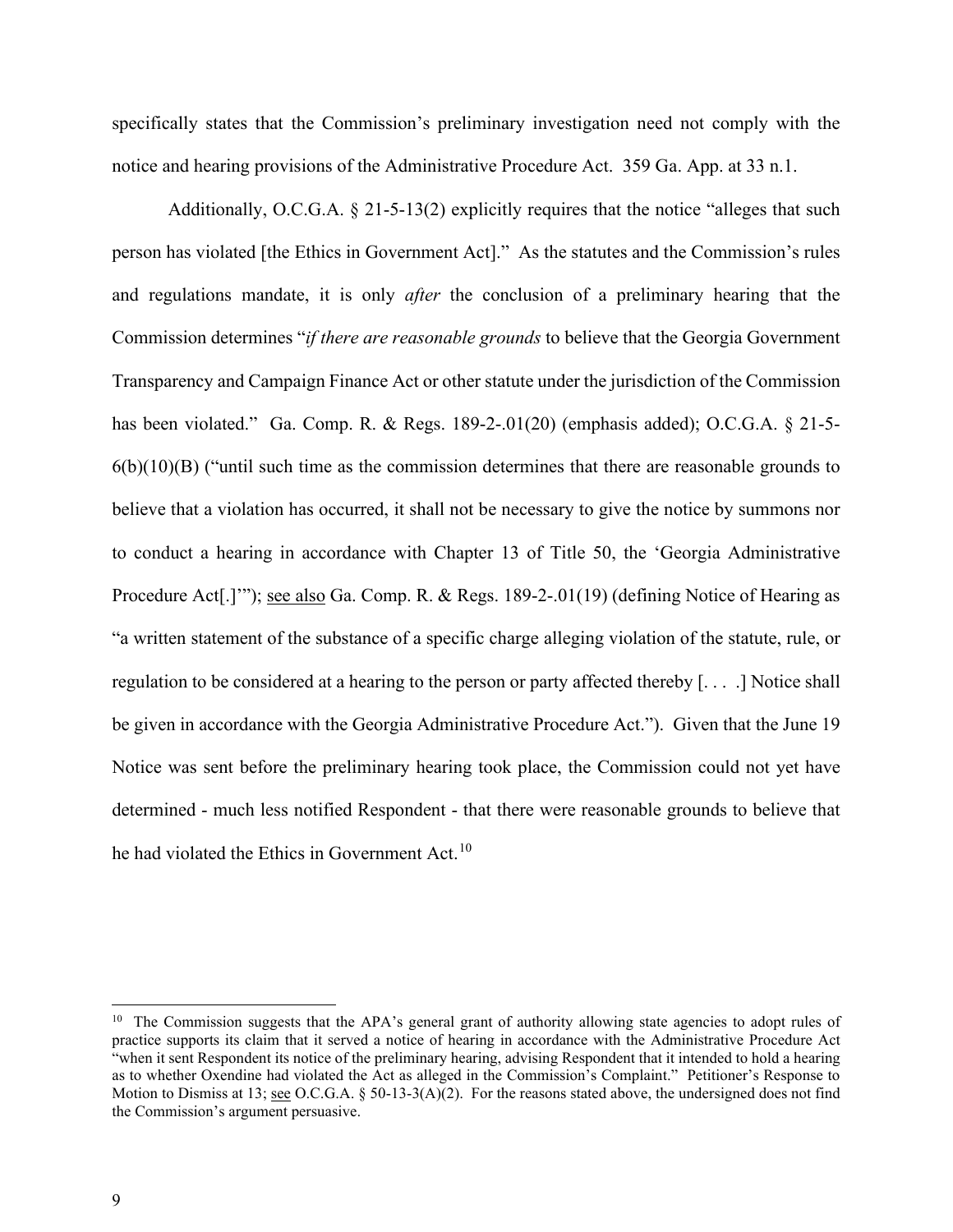## 2. Order After Preliminary Hearing

To grant a motion to dismiss, a court must find that "the allegations of the complaint disclose with certainty that the claimant would not be entitled to relief under any state of provable facts asserted in support thereof." Harrell, 346 Ga. App. at 636. Although the Commission does not argue that the Order After Preliminary Hearing dated February 20, 2020 "("February 2020 Order") "commenced" the case as required under O.C.G.A.  $\S$  21-5-13(2), because the facts must be construed in the light most favorable to the Commission with doubts resolved in the Commission's favor, the undersigned will consider whether the February 2020 Order could trigger the application of O.C.G.A.  $\S$  21-5-13(2). Id.

Unlike the June 19 Notice, and as required by O.C.G.A. § 21-5-13(2) (action commences when Commission serves notice alleging violation), the February 2020 Order specifies that the Commission had found reasonable grounds that Respondent violated O.C.G.A. § 21-5-33(a) and (c). Thereupon, the Commission's regulations provide that "if reasonable grounds to believe a violation of the Campaign Finance Act has occurred have been found, a matter becomes a contested case and shall be scheduled for hearing pursuant to the Administrative Procedure Act." Ga. Comp. R. & Regs. 189-2-.05. A hearing is "a proceeding . . . for an adjudication of issues presented in a contested case, at which all parties at interest are afforded an opportunity to present testimony, documentary evidence and arguments, as to the matter under consideration." Ga. Comp. R. & Regs. 189-2-.01(11). As the Commission acknowledges in its pleadings, the Commission's own rules deem the action against Respondent following the preliminary hearing to be a "contested case," and mandate that a Notice of Hearing "be given in accordance with the Georgia Administrative Procedure Act." Ga. Comp. R. & Regs. 189-2-.01(19); Petitioner's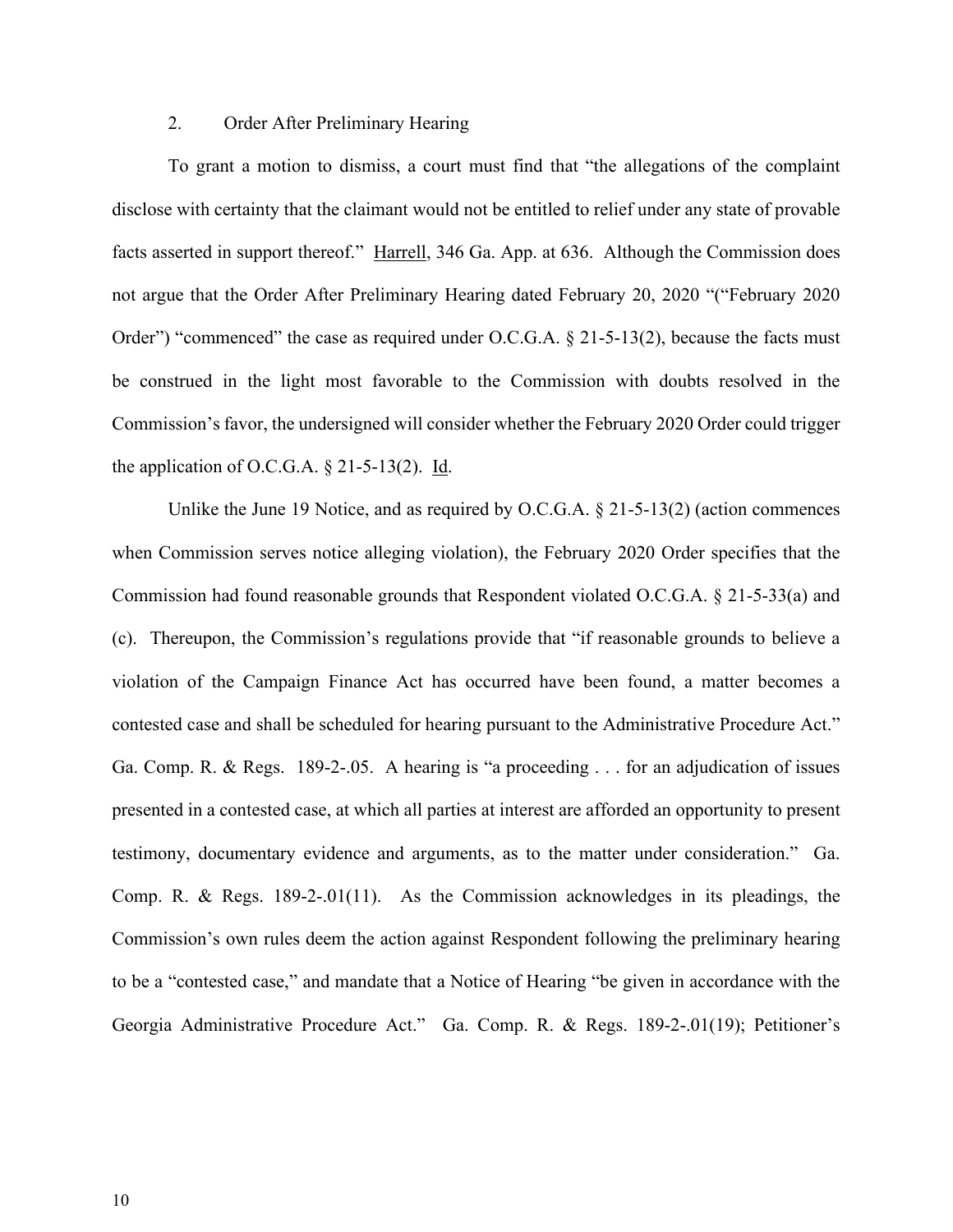Response to Motion to Dismiss at 13 (concurring that in such a case "the APA's notice provisions applicable to contested cases found in O.C.G.A.  $\S$  51-13-13 (a) [would] apply.").

In contested cases, the Administrative Procedure Act, O.C.G.A. § 50-13-13(a)(1), requires that "[i]n addition to any other requirements imposed by common law, constitution, statutes, or regulations," reasonable notice served personally or by mail shall include:

- (A) A statement of the time, place, and nature of the hearing;
- (B) A statement of the legal authority and jurisdiction under which the hearing is to be held;
- (C) A reference to the particular section of the statutes and rules involved;
- (D) A short and plain statement of the matters asserted. If the agency or other party is unable to state the matters in detail at the time, the notice may be limited to a statement of the issues involved. Thereafter, upon application, a more definite and detailed statement shall be furnished; and
- (E) A statement as to the right of any party to subpoena witnesses and documentary evidence through the agency [.]

O.C.G.A.  $\S$  50-13-13(a)(2).

In four one-sentence paragraphs, the February 2020 Order indicated that the Commission had found reasonable grounds to believe that Respondent had violated O.C.G.A. §§ 21-5-33(a) and (c), in connection with transactions disclosed as "investment for return of interest." The February 2020 Order identified each transaction alleged to have violated the statutes by date and amount. On its face, the February 2020 Order appears to meet the requirements of O.C.G.A. § 50- 13-13(a)(2)(B)(C) and (D). See Quigg v. Ga. Prof'l Standards Comm'n, 344 Ga. App. 142, 156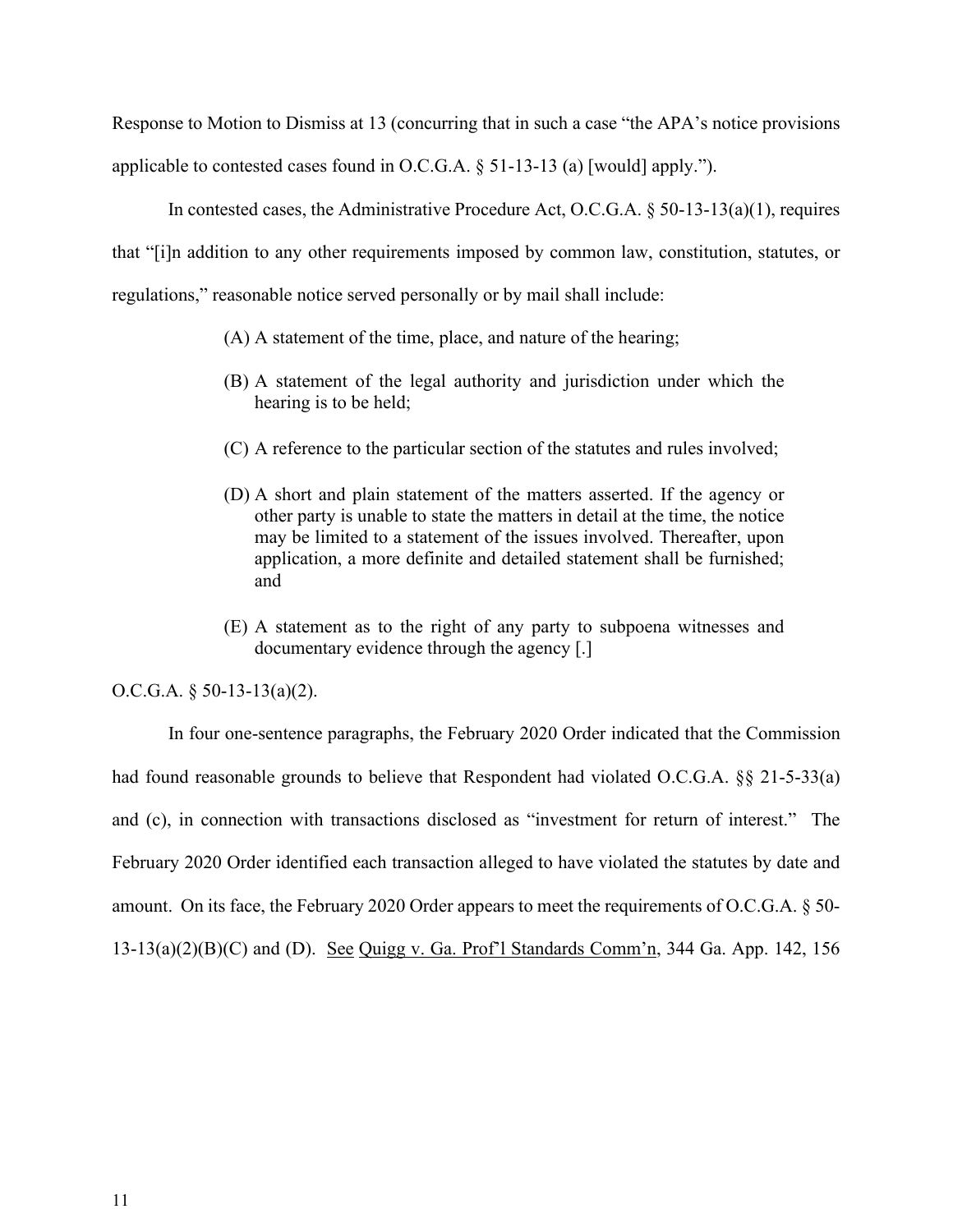(2017) ("notice must be sufficiently specific and detailed to convey . . . the substantial nature of the charge without requiring speculation") (citation omitted).<sup>[11](#page-11-0)</sup>

To "commence" an action, O.C.G.A. § 21-5-13(2) requires the Commission or Attorney General to serve a notice of summons or hearing. Although in many respects the February 2020 Order is closer to satisfying the requirements of O.C.G.A. § 21-5-13(2) than the June 2019 Notice, the February 2020 Order did not meet the APA's hearing notice requirements under O.C.G.A.  $\S$  50-13-13(a)(2)(A) and (E). It did not include the time or place for hearing, or state that a party may subpoena witnesses and evidence through the agency. The term "summons" is undefined either in the Ethics in Government Act or the APA; however, Black's Law Dictionary (11th ed. 2019) defines summons as "[a] writ or process commencing the plaintiff's action and requiring the defendant to appear and answer." Considered in light of this definition, none of the documents at issue would qualify as a "summons" requiring Respondent to appear and answer as described by O.C.G.A. § 21-5-6(b)(10)(A).<sup>[12](#page-11-1)</sup> Instead of serving a notice of summons or hearing, the Commission's February 2020 Order sent the case on "for further prosecution under the Administrative Procedure Act in accordance with O.C.G.A. §[] 21-5-6(b)(10)(A)," which provides that the Commission shall give notice by summoning persons believed to have committed violation to a hearing conducted in accordance with Administrative Procedure Act.

3. Calculation of Time

Under O.C.G.A. § 21-5-13, any action alleging a violation of the Ethics in Government Act involving a candidate for an office with a term of four years or more must "be commenced"

<span id="page-11-0"></span><sup>&</sup>lt;sup>11</sup> Respondent notes that the Statement of Matters Asserted also asserts that these loans violated O.C.G.A. §§ 21-5-3(16.1) and 21-5-3(18) and includes two allegations that were not contained in the order. See ¶¶ 47-50.

<span id="page-11-1"></span><sup>&</sup>lt;sup>12</sup> Pursuant to O.C.G.A. § 21-5-6(b)(10)(A), "[i]f the commission determines that there are such reasonable grounds to believe that a violation has occurred, it shall give notice by summoning the persons believed to have committed the violation to a hearing. The hearing shall be conducted in all respects in accordance with Chapter 13 of Title 50, the 'Georgia Administrative Procedure Act.'"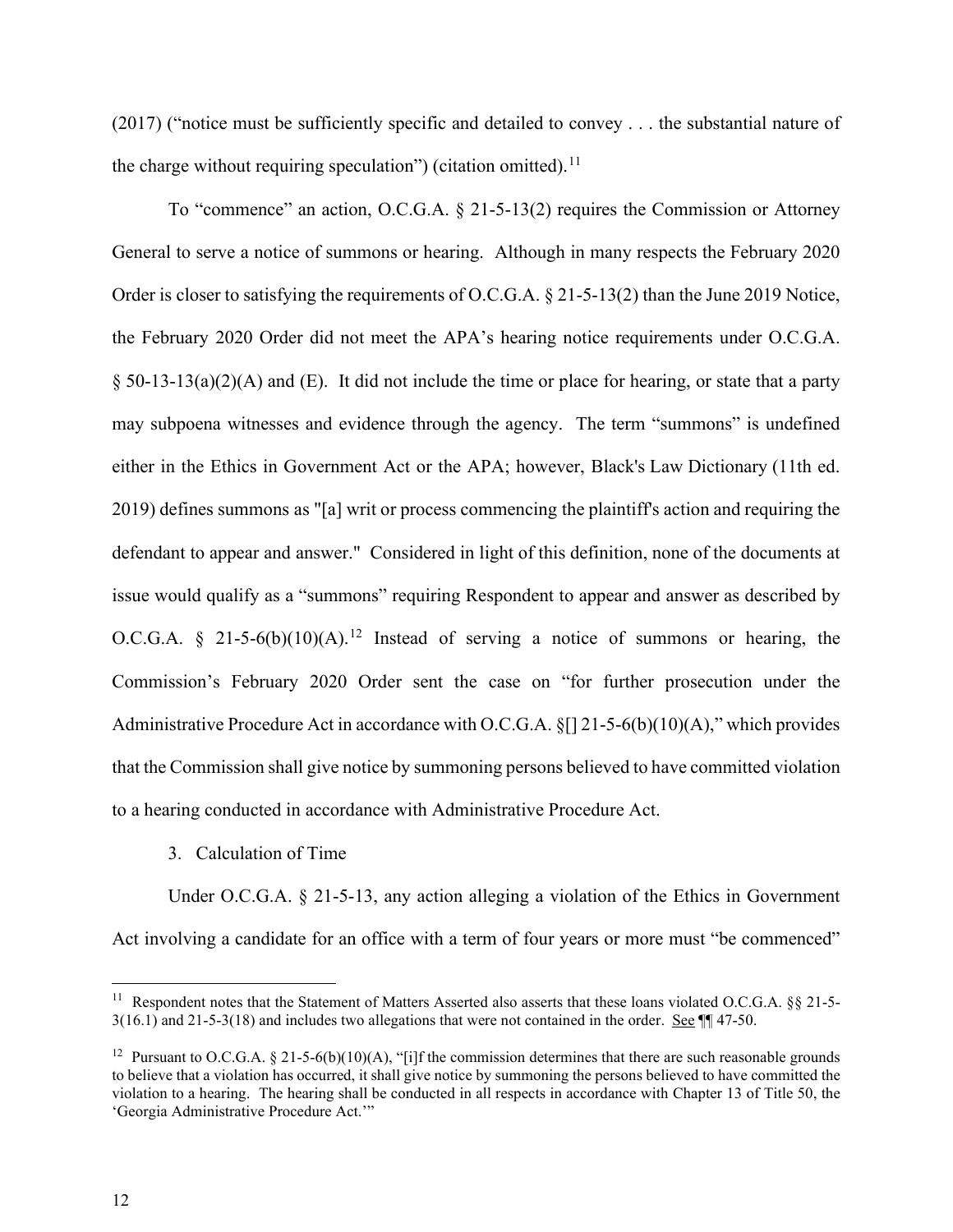within five years after the date of filing of the first report containing the alleged violation. On October 30, 2015, Respondent filed the second set of amendments to his 2012, 2013, and 2014 CCDRs. The two amended disclosure reports filed on October 30, 2015, were the first reports containing alleged Violations I and III, and the Commission was required to commence the instant case within five years of this date with respect to these alleged violations.

As O.C.G.A. § 21-5-13 instructs, the Commission had five years from October 30, 2015, plus 122 days of additional time stemming from the Georgia Supreme Court's tolling of statutes of limitation during the COVID pandemic bringing the deadline to March 1, 2021, to commence an action as to Violations I and III.<sup>13</sup> Even though the June 2019 Notice and the February 2020 Order were issued before this date, neither fully complied with O.C.G.A. § 21-5-13(2).

While the Commission does not contend that the Statement of Matters Asserted is the triggering document under O.C.G.A. § 21-5-13(2), Respondent argues that Statement of Matters Asserted filed by the Commission would not commence this action because it still does not satisfy the APA's notice requirements under O.C.G.A.  $\S$  50-13-13(a)(2)(A) and (E). Even if the Statement of Matters sufficed as a notice of summons or hearing under O.C.G.A. § 21-5-13(2), it was filed with the Office of State Administrative Hearings on May 21, 2021, and Respondent asserts he was not served until June 9, 2021, well outside the five-year statute of limitation.<sup>[14](#page-12-1)</sup> Transcript of Oral Argument held on August 31, 2021, at 10.

<span id="page-12-0"></span><sup>&</sup>lt;sup>13</sup> See July 10, 2020, Fourth Order Extending Declaration of Statewide Judicial Emergency (https://www.gasupreme.us/wp-content/uploads/2020/07/4th-SJEO-FINAL.pdf) at 5.

<span id="page-12-1"></span> $<sup>14</sup>$  The Commission further maintains that a Notice of Hearing sent by the Office of State Administrative Hearings</sup> could not be the "notice of summons or hearing" contemplated by O.C.G.A. § 21-5-13(2) because neither the Commission nor the Attorney General is authorized to send Respondent a notice of hearing in an OSAH case. See Ga. Comp. R. & Regs. 616-1-2-.09 ("As soon as practicable after a case is commenced, the Court shall issue a Notice of Hearing to the parties for the purpose of setting forth the date, time, and location of the hearing."); but see O.C.G.A. § 50-13-41(b) ("administrative law judge shall have all the powers of the ultimate decision maker in the agency with respect to a contested case").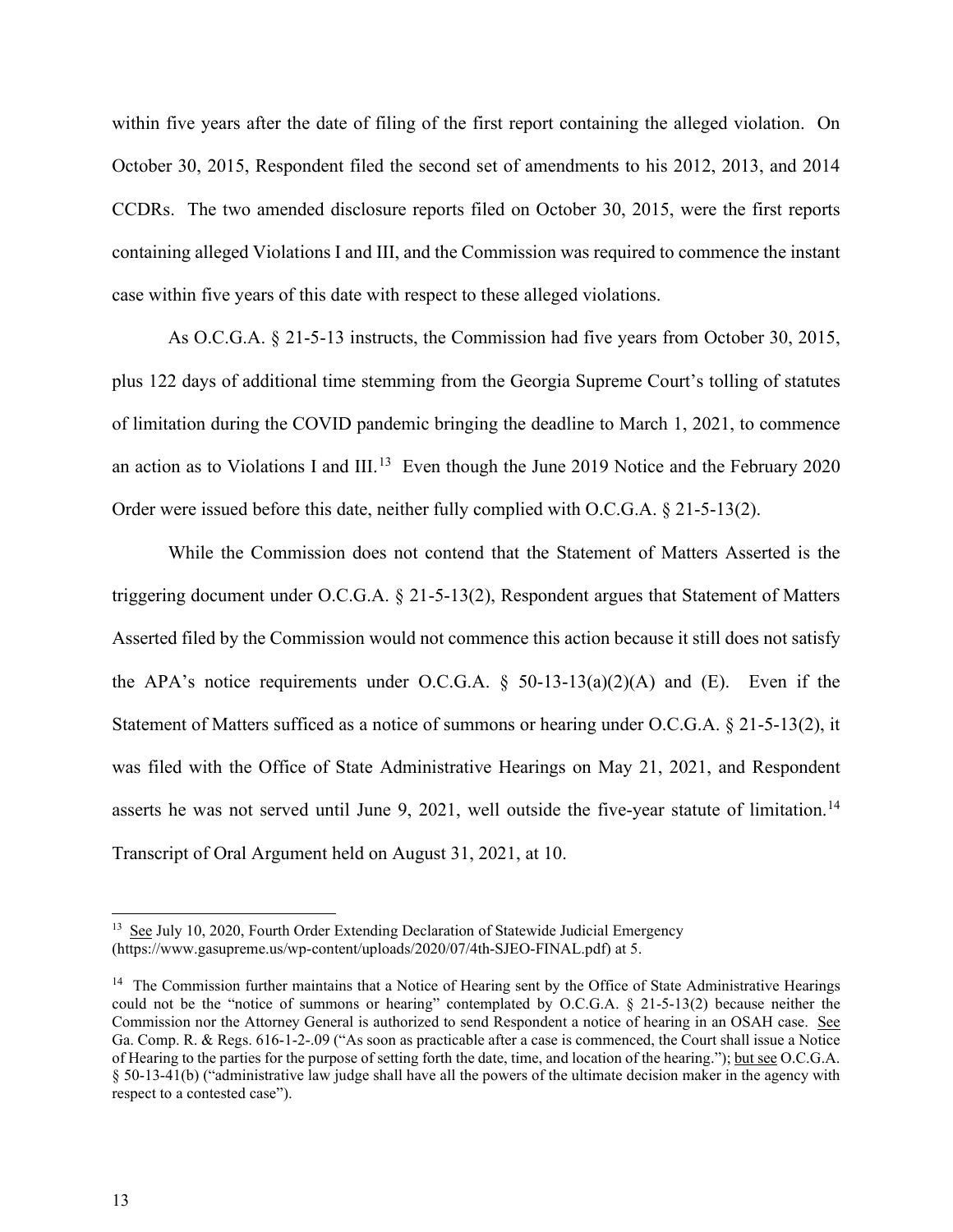### 4. Violations II and IV

a. Disclosure Reports

In Violations II and IV of the Statement of Matters Asserted, the Commission contends that Respondent violated the reporting provisions in O.C.G.A. § 21-5-34 because the original disclosure reports filed for calendar years 2013 and 2014 did not disclose the transactions related to Violations I and III. See SMA  $\P$  48 & 50. Even if the statute of limitations does not mandate dismissal of the entire Statement of Matters Asserted, Respondent argues that Violations II and IV of the Statement of Matters Asserted must be dismissed. The Commission did not respond to his argument. [15](#page-13-0)

Respondent contends that the statute of limitations applicable to Violations II and IV, which allege Respondent failed to disclose the transfers from his campaign account on the 2013 and 2014 CCDRs, should begin running from the date that the reports were filed with the Commission. Per Respondent, he filed the 2013 CCDR on January 8, 2014, and the deadline for the Commission to commence an action as to Violation II was therefore January 8, 2019. See Exhibit 8 attached to SMA. The disclosure report for 2014 was filed on January 7, 2015, and Respondent argues that the deadline for the Commission to commence an action as to Violation IV was January 7, 2020. Id. Respondent concludes that because the reports relating to Violations II and IV were filed before the reports relating to Violations I and III, the five-year statute of limitations also expired on an earlier date.

The undersigned declines to address Respondent's argument. Whether or not the earlier date would trigger the statute of limitations, even under the later date the Commission may not

<span id="page-13-0"></span><sup>&</sup>lt;sup>15</sup> During oral argument, the Commission noted that "[t]he meat of the allegations against the candidate are for the use of the funds and not so much the disclosure." Transcript of Oral Argument held on August 31, 2021, at 16.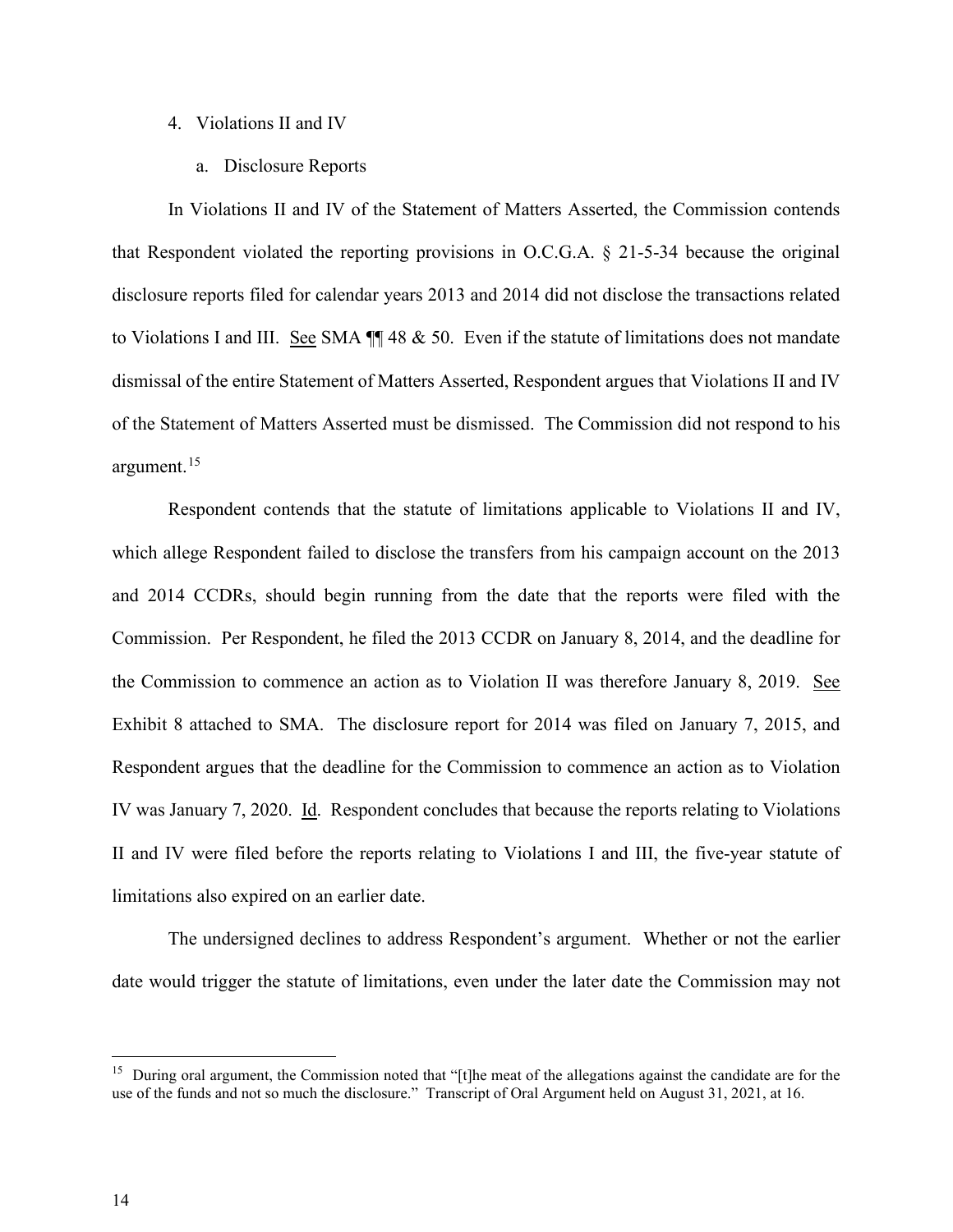pursue these two allegations. Further, to grant a motion to dismiss a court must find that "the allegations of the complaint disclose with certainty that the claimant would not be entitled to relief under any state of provable facts asserted in support thereof." Harrell, 46 Ga. App. at 636. Given the allegations in the Statement of Matters Asserted concerning the filing of the CCDRs, granting a motion to dismiss based on this specific argument would be premature. See Sandy Springs Toyota v. Classic Cadillac Atlanta Corp., 269 Ga. App. 470, 470, (2004) (fraud may toll statute of limitations).

## b. Preliminary Proceedings

Respondent makes a second argument in regard to Violations II and IV. Neither the June 2019 Notice of Preliminary Hearing or the February 2020 Order After Preliminary Hearing alleged violations of O.C.G.A. § 21-5-34. He maintains that the first time the Commission referenced a violation of O.C.G.A. § 21-5-34 was in the Statement of Matters Asserted filed on May 21, 2021, and argues that the Commission's action including these allegations is in violation of the Commission's rules and regulations.

Although the undersigned has determined that all the violations must be dismissed because the Commission has not complied with the applicable statute of limitations, the undersigned agrees with Respondent as to the latter argument as well. The statutes and rules mandate that, before a hearing in accordance with the Administrative Procedure Act may be held on these allegations, Respondent is entitled to a preliminary hearing before the Commission to determine whether there are reasonable grounds to believe the Act was violated. See, e.g., O.C.G.A. § 21-5-6(b)(10); Ga. Comp. R. & Regs. 189-2-.04 (Commission staff may initiate investigation into alleged violations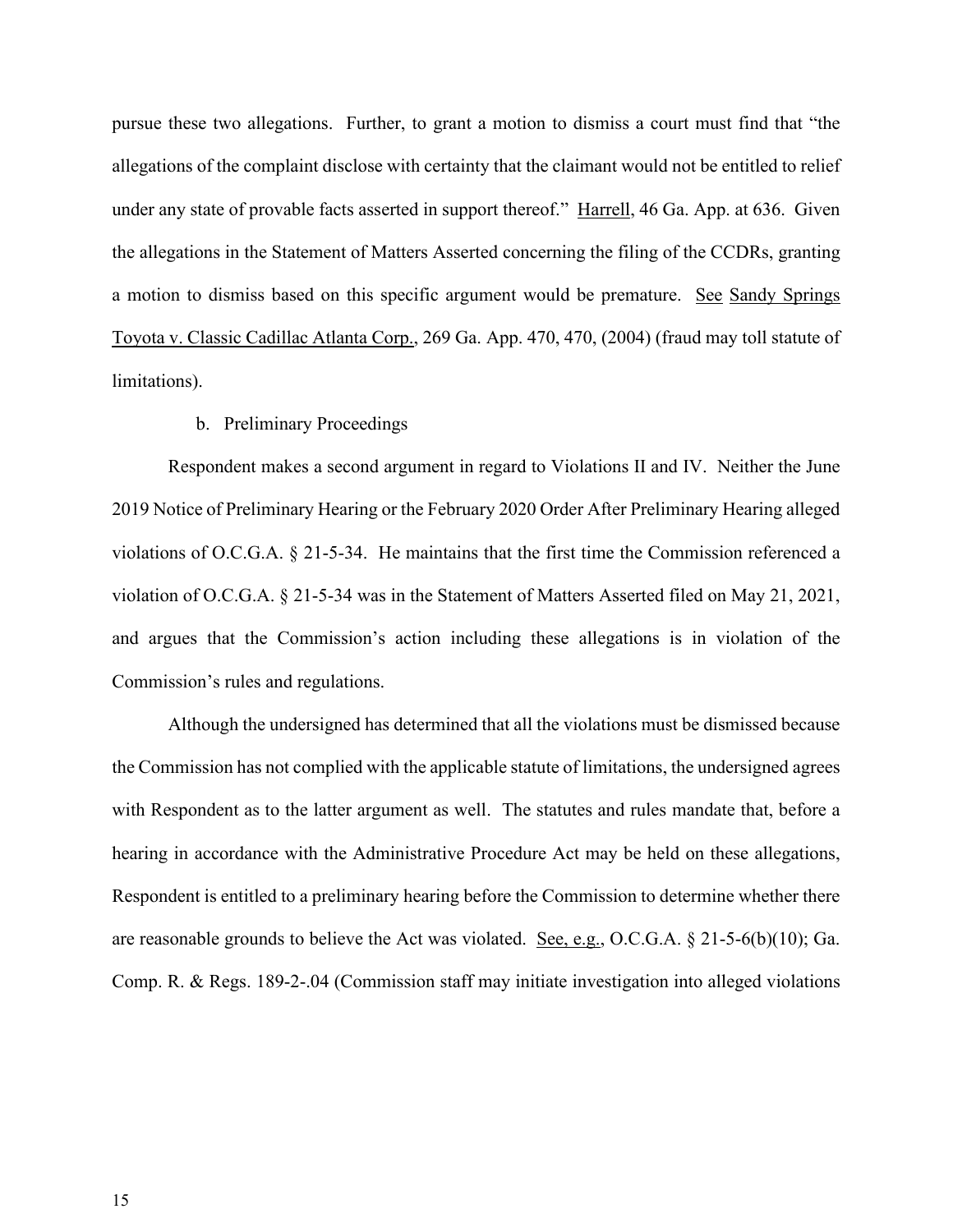of Ethics in Government Act; "[i]n such case, the applicable procedures found in Rules 189-2-.03, 189-2-.05, and 189-2-.06 shall be followed in the investigation"). [16](#page-15-0)

# **SUMMARY DETERMINATION**

The Commission has moved for summary determination. Summary determination in this proceeding is governed by Office of State Administrative Hearings ("OSAH") Rule 15, which provides, in relevant part:

A party may move, based on supporting affidavits or other probative evidence, for summary determination in its favor on any of the issues being adjudicated, on the basis that there is no genuine issue of material fact for determination[.]

Ga. Comp. R. & Regs 616-1-2-.15(1). On a motion for summary determination, the moving party must demonstrate that there is no genuine issue of material fact such that the moving party "is entitled to a judgment as a matter of law on the facts established." Pirkle v. Envtl. Prot. Div., Dep't of Natural Res.*,* OSAH-BNR-DS-0417001-58-Walker-Russell, 2004 Ga. ENV. LEXIS 73, at \*6- 7 (OSAH 2004) (citing Porter v. Felker, 261 Ga. 421 (1991)); see generally Piedmont Healthcare, Inc. v. Ga. Dep't of Human Res., 282 Ga. App. 302, 304-305 (2006) (observing that a summary determination is "similar to a summary judgment" and elaborating that an administrative law judge "is not required to hold a hearing" on issues properly resolved by summary adjudication).

<span id="page-15-0"></span><sup>&</sup>lt;sup>16</sup> Respondent makes additional arguments as to why the transactions at issue were permissible as a matter of law and challenges O.C.G.A.  $\S$  21-5-33(c) as unconstitutional. Because the undersigned finds that the statute of limitations is applicable to the allegations in the Statement of Matters Asserted, it is unnecessary to address Respondent's arguments; however, they are preserved for the record.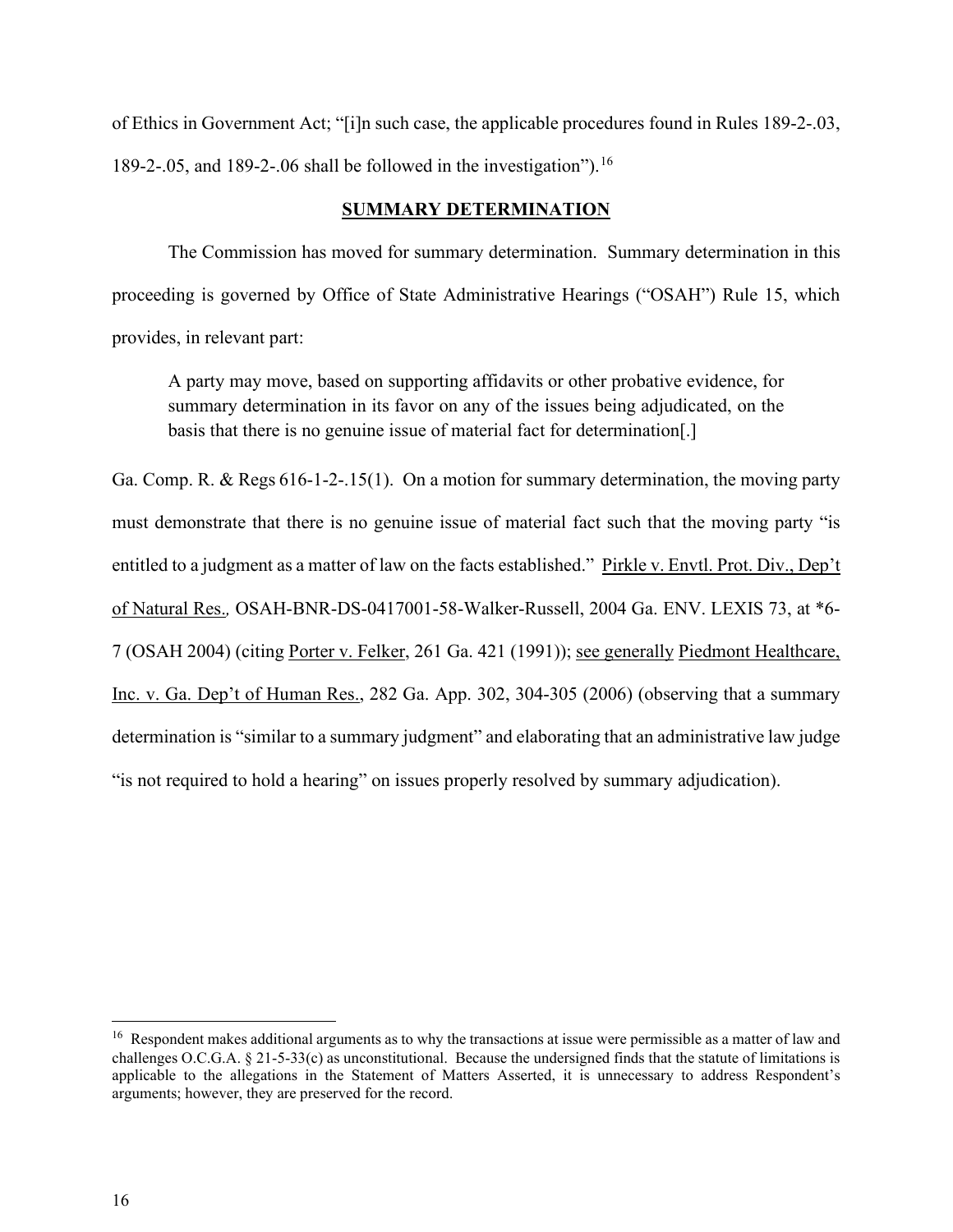#### **ANALYSIS**

The Georgia Government Transparency and Campaign Finance Act of 2010, in effect at the time of the alleged violations, like the current Ethics in Government Act, permits a candidate to invest money or capital to gain interest or income. See O.C.G.A.  $\S$  21-5-33(a); 21-5-3(16.1) (defining investment as "the investment of money or capital to gain interest or income"). However, campaign contributions, including any proceeds from investing such contributions, are not considered a candidate's personal assets, and may only be spent to pay for the campaign's "ordinary and necessary expenses." O.C.G.A. § 21-5-33(a), (c). If there are funds remaining after payment of the campaign's ordinary and necessary expenses, O.C.G.A. § 21-5-33(b) allows a candidate to contribute to a charitable organization, transfer funds to a political party, candidate or persons making the contributions, repay prior campaign obligations, and in some instances retain for use in future campaigns.

The Commission argues that Respondent's transfer of campaign funds to his law firm violated O.C.G.A. § 21-5-33 because the transfers cannot be reasonably construed as "investments" within the meaning of the Ethics in Government Act, and would, as a matter of law, not be a permitted use of excess campaign funds under O.C.G.A  $\S$  21-5-3. Citing Sawnee Elec. Membership Corp. v. Georgia PSC, 273 Ga. 702, 705-706 (2001), it maintains that an administrative law judge must defer to the Commission regarding the interpretation of the statutes which it is empowered to enforce, unless the agency's action is contrary to the plain language of the statute. See MSD at 10. In opposition, Respondent argues that because the campaign was paid nearly \$9,000 in interest on these transactions, there is an issue of material fact as to whether they would qualify as investments under the Ethics in Government Act.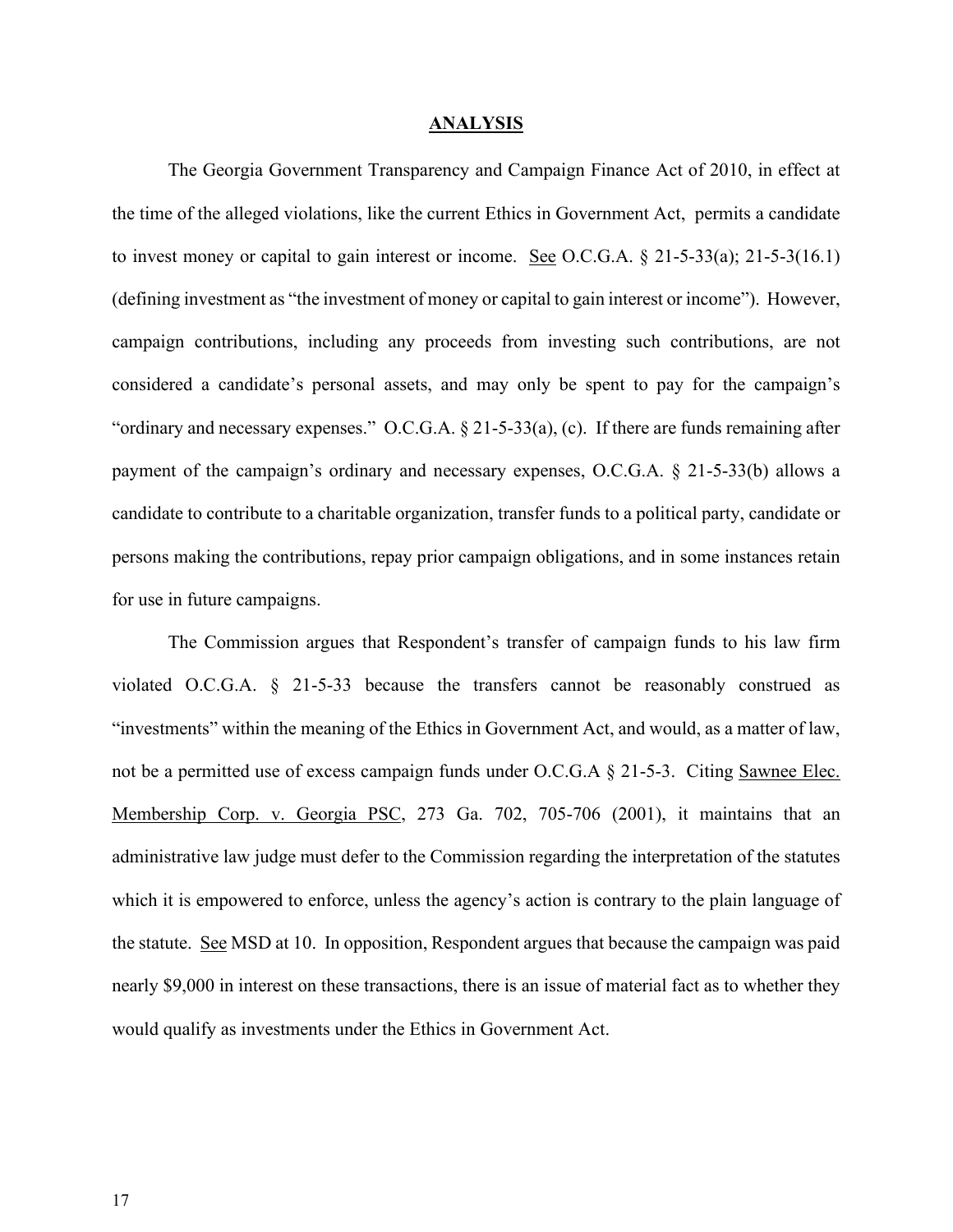In the event the statute of limitations does not bar the Commission from pursuing its allegations, the undersigned does not find that the case is appropriate for summary determination. Summary determination may only be granted if a party provides "supporting affidavits or other probative evidence" demonstrating "that there is no genuine issue of material fact for determination." Ga. Comp. R. & Regs 616-1-2-.15(1). Although the Commission has provided documentation regarding the transfers of campaign funds and CCDRs, the Statement of Matters Asserted alleges "on information and belief" that the funds transferred were not used for ordinary or necessary campaign expenses. SMA ¶ 45. Similarly, it alleges "[o]n information and belief the 'investment' funds were converted to personal assets and used for Respondent's own personal gain and/or personal use." SMA ¶ 46. Cf. Fletcher v. Hatcher, 278 Ga. App. 91, 93 (2006) ("We do not consider the allegations in plaintiffs' verified complaint to be evidence, because the verification therein was based on 'the best of plaintiffs' knowledge and belief").

Given the Commission's reliance on "information and belief," there is insufficient probative evidence to prevail in a motion for summary determination. Ga. Comp. R. & Regs 616-1-2-.15(1); cf. Dupree v. Houston Cty. Bd. of Educ., 357 Ga. App. 38, 39 (2020) (party moving for summary judgment may prevail "by showing the court that the documents, affidavits, depositions and other evidence in the record reveal" that there are no issues of material fact "on at least one essential element of [the party's] case") (citation omitted). Moreover, the undersigned does not find that the statutes and regulations relied upon by the Commission are ambiguous. In such a case, an administrative law judge is not required to defer to the Commission's statutory or regulatory interpretation of relevant authority. See City of Guyton v. Barrow, 305 Ga. 799, 802-03 (2019) (only after applying all the canons of statutory construction may a court find a regulation ambiguous and holding deference unwarranted because regulation was not ambiguous).